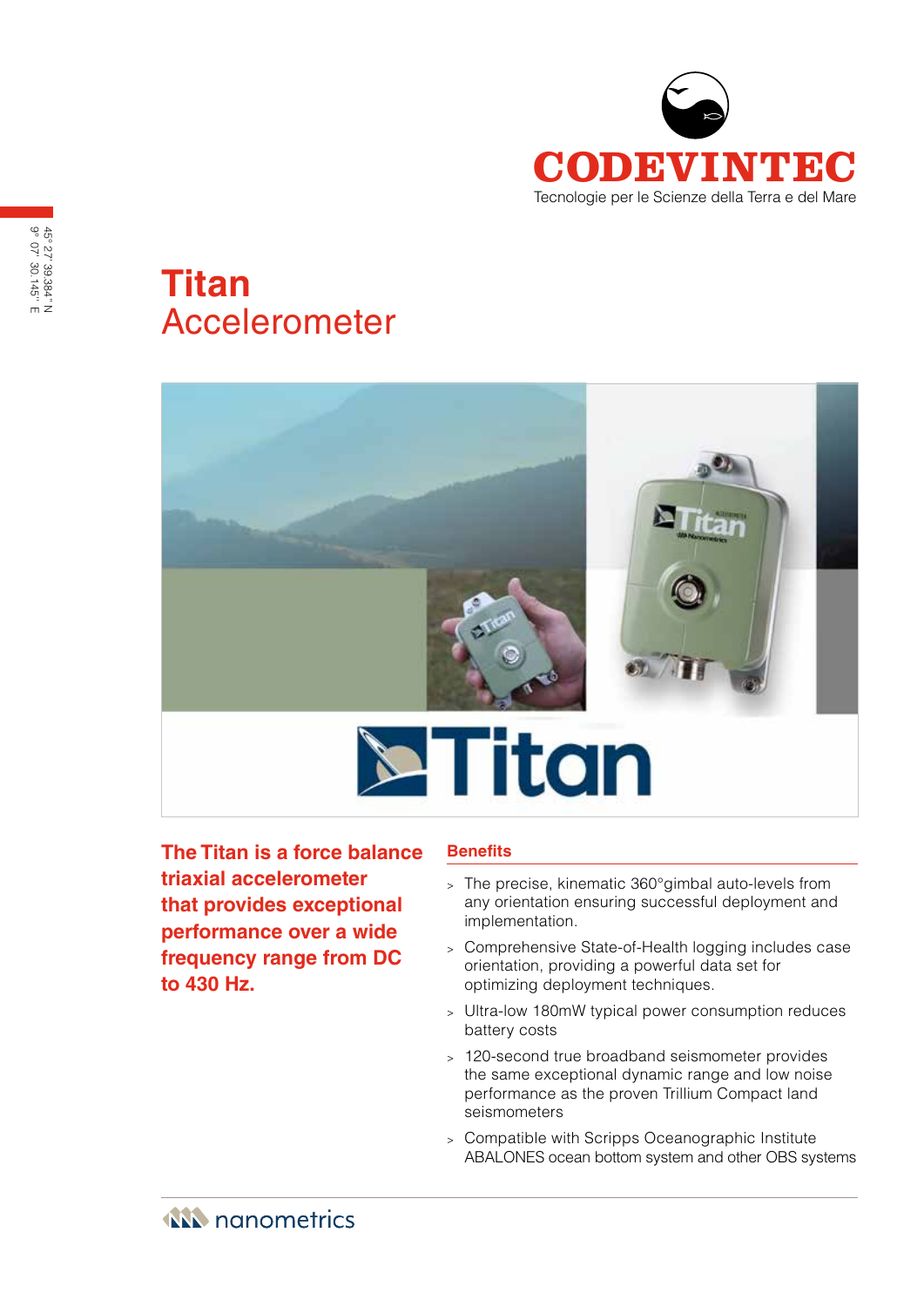

# **Titan** – Accelerometer

The Titan features industry leading dynamic range and ultra-low self-noise performance that is comparable to that of some broadband seismometers. As the first accelerometer to incorporate digitally selectable full scale range and offset zeroing capabilities; the Titan's features are ideal for difficult to access

or remote deployments, where site visits should be minimized. The triaxial sensor and electronics are housed in a rugged, compact aluminum enclosure featuring a single bolt anchoring slot, adjustable leveling screws and integrated bubble level.

# **Industry Leading Performance Attributes**

- <sup>&</sup>gt; Industry leading 166 dB dynamic range
- <sup>&</sup>gt; Ultra-low self-noise comparable to some broadband seismometers
- <sup>&</sup>gt; Wide operational frequency range: DC to 430 Hz
- <sup>&</sup>gt; Best in class thermal stability and high accuracy provide increased data quality
- $>$  Full scale range of  $\pm 0.25$  g to  $\pm 4$  g with independent horizontal and vertical range selection

#### **Ease of use advantages**

- <sup>&</sup>gt; Electronically selectable full scale range facilitates remote sensor control when deployments are distant or difficult to access
- <sup>&</sup>gt; Integrated web server provides efficient instrument management and control
- <sup>&</sup>gt; Installation features that include an integrated bubble level, adjustable leveling screws, single bolt keyhole mount, and a compact footprint ensure that deployments are completed efficiently and quickly

Combine the Titan with the Centaur digitizer to achieve a complete data acquisition and recording system that is suitable for deployment in both remote and networked locations.



Titan accelerometer connected to and powered by a Centaur digitizer